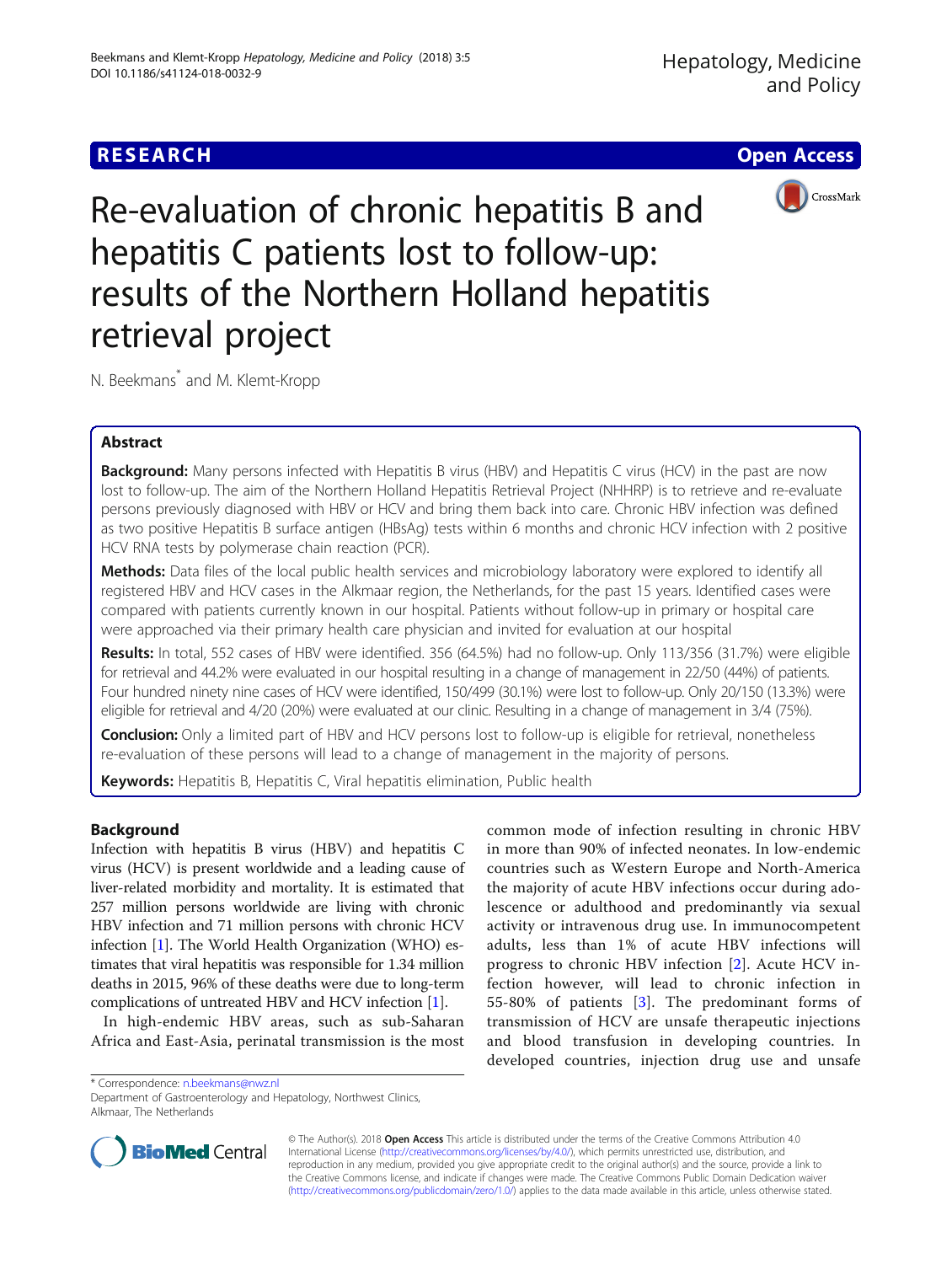sexual activities of HIV positive are the main forms of transmission [\[4](#page-5-0)].

In order to prevent long-term complications, it is important to achieve an adequate viral suppression or even elimination. Successful antiviral therapy can delay progression to cirrhosis and hepatocellular carcinoma and improve survival [\[2,](#page-5-0) [5](#page-5-0), [6\]](#page-5-0). In chronic HBV infection, antiviral therapy is indicated if levels of HBV DNA are elevated, elevated alanine aminotransferase (ALT) values and/or at least moderate liver necroinflammation or fibrosis [\[7\]](#page-5-0). .The main goals of antiviral treatment are long-term suppression of HBV replication and hepatic inflammation and thereby preventing progression to cirrhosis and hepatocellular carcinoma. Treatment with antiviral therapy in HBV is often lifelong. In patients without an direct indication for treatment it is required to check ALT levels and viral load every 6-12 months in order to monitor and prevent progression to cirrhosis and hepatocellular carcinoma [\[7](#page-5-0)].

The primary goal of treatment in HCV infection is to cure HCV infection. The endpoint of therapy is a sustained viral response defined as undetectable HCV RNA 12 weeks after treatment completion [\[8](#page-5-0)]. Every patient with HCV infection has an indication for antiviral therapy according to the Dutch Hepatitis C guideline [[9\]](#page-5-0). If cirrhosis already is present, even after curation, regular follow-up is necessary to screen for hepatocellular carcinoma.

The WHO set the ambitious goal to eliminate HBV and HCV as public health threat by 2030.

To accomplish this goal it is important to detect all persons infected with HBV or HCV. Several screening strategies are deployed in high-risk and low-risk population to detect infected persons. However, many persons previously diagnosed with HBV or HCV are lost to follow-up in primary and/or hospital care. This is an important target group. After all, the chance of spontaneous clearance is low and therefore an indication for antiviral treatment or strict followup might exist.

The goal of the Northern Holland Hepatitis Retrieval Project (NHHRP) is to focus on persons previously diagnosed with chronic HBV or HCV who are now lost to follow-up. We aimed to retrieve these persons and bring them back into care. To the best of our knowledge this is the first structured retrieval project within a geographic region. Furthermore, we aim to create a frame-work for other local or even nationwide retrieval programmes.

## Methods

Data files of the local public health services and the local microbiology laboratory were explored to identify all

registered cases of chronic HBV and HCV in our region for the past 15 years. The Alkmaar region in Northern Holland covers about 300.000 inhabitants.

A full-time fellow was appointed to retrieve all data and evaluate patients at our clinic from January 2016 to September 2016.

Persons with a chronic HBV infection were defined as two positive Hepatitis B surface antigen (HBsAg) tests within 6 months. Chronic HCV infection was defined as two positive anti-HCV tests within 6 months confirmed with a positive HCV RNA test. Identified cases were compared with patients currently under follow-up in hospital or primary care. Persons without follow-up appointment were considered lost to follow up.

Due to Dutch privacy regulations, it was not allowed to directly contact identified persons since no active medical treatment agreement existed. Therefore, we informed the registered primary health care physician of identified persons and requested to refer them for evaluation at our clinic. Hence, only persons with updated contact details (registered primary health care physician, address) were eligible for retrieval. If persons moved to another area and no longer were registered at a primary health care physician in our region it was not possible for us to contact them. We were not allowed to use other databases, for instance municipality databases, to search for updated contact details.

Persons with severe comorbidity and an estimated survival of less than 1 year were excluded. If there was no referral within 2 months, we send a reminder to the primary health care physician.

Re-evaluation at our hospital included physical examination, blood examination for Alanine-aminotransferase (ALT), complete serology, HBV DNA load and genotype determination, and transient elastography of the liver. A management advice was proposed based on the outcome of evaluation in accordance to the Dutch guidelines on treatment of HBV and HCV infection [\[10](#page-5-0)].

The goal of the NHHRP was to retrieve patients lost to follow-up. In order to evaluate the feasibility of such a retrieval project, we aimed to evaluate the following outcomes:

- The number of persons with chronic HBV or HCV infection lost to follow-up
- The number of persons lost to follow-up we were able to retrieve and responded to our invitation for evaluation
- The number of persons for whom re-evaluation resulted in a change of management

Results were evaluated using descriptive statistics. The Northern Holland Hepatitis Retrieval Project was approved by the local ethics committee.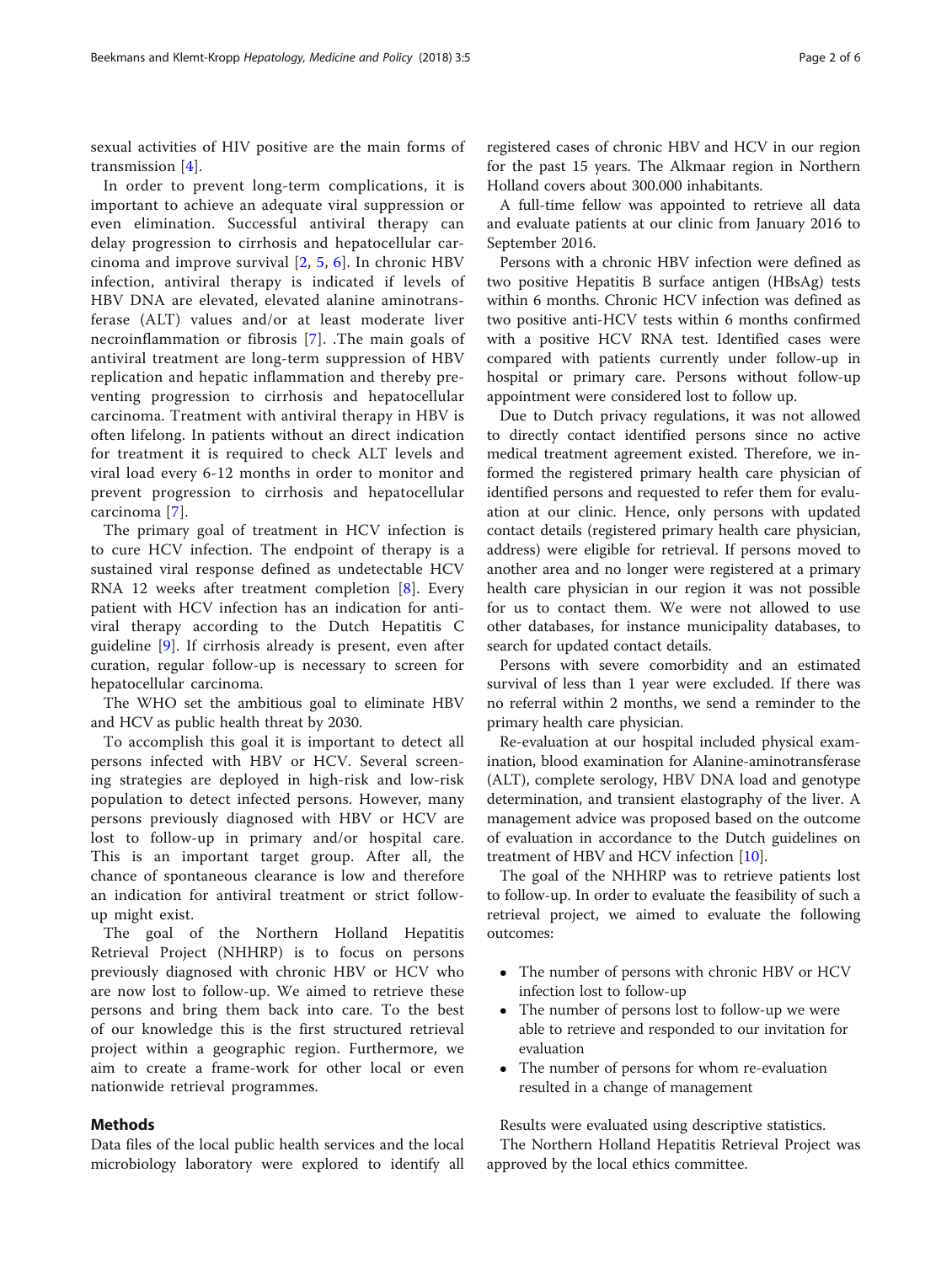## Results

## Chronic HBV

Concerning patients with chronic HBV we identified 552 cases and in our region.

In total, 356/552 (64.5%) HBV patients had no followup in primary or hospital care (see Fig. 1). Only 120/356 (33.7%) were eligible for retrieval and after consulting their primary care physician, 113/120 (94.1%) were invited for evaluation. The remaining 7 patients suffered from severe comorbidity. The majority of patients with HBV were not eligible for retrieval because of various reasons. In 97/236 (41.1%) patients the primary health care physician was unknown, 34/236 (14,4%) were imprisoned, 38/236 (16,1%) were asylum seekers with unknown address and 67/236 (28.4%) now resided in another region.

In total, 50 of the 113 (44.2%) responded to the invitation and were evaluated at our hospital. Patient characteristics and outcome of evaluation are described in Table [1](#page-3-0).

All patients were hepatitis B e antigen (HBeAg) negative. Evaluation resulted in a change of management in 22/50 (44%) of patients. An additional indication for HCC-screening was recommended in 14/50 (28%), 5/50 (10%) had an indication for strict follow-up and 3/50 (6%) an indication to start antiviral therapy. The remaining 25/50 (50%) were advised to have a 6-12 monthly check of ALT levels and in 3/50 (6%) patients viral load was undetectable.

## Chronic HCV

In total, 499 cases of chronic HCV were identified in our region (see Fig. [2\)](#page-4-0).

In 150/499 (30.1%) persons, no follow-up was scheduled in primary or hospital care. Only 24/150 (16%) were eligible for retrieval and after consultation of their primary health care physician, 20/24 (83.3%) were invited for evaluation. Of the 126 persons not eligible for retrieval, in 45/126 (35.7%) their primary health care physician was unknown, 21/126 (16.7%) were asylum seekers with unknown address, 23/126 (18.3%) were imprisoned, 37/126 (29.4%) resided in another region.

Patient characteristics and outcome of evaluation are described in Table [2](#page-4-0).

Only 4/20 (20%) of invited HCV patients responded to the invitation and were evaluated at our clinic and 3/4 (75%) started antiviral therapy.

## **Discussion**

The NHHRP was initiated to retrieve chronic HBV and HCV patients without follow-up in primary or specialist care. We aimed to identify these patients and invite them for re-evaluation at our clinic.

The number of patients eligible for retrieval for both HBV and HCV was considerably lower than the total number of patients lost to follow-up. The major reason for this drawback was that updated contact details were lacking. About one-third of those identified to lost to

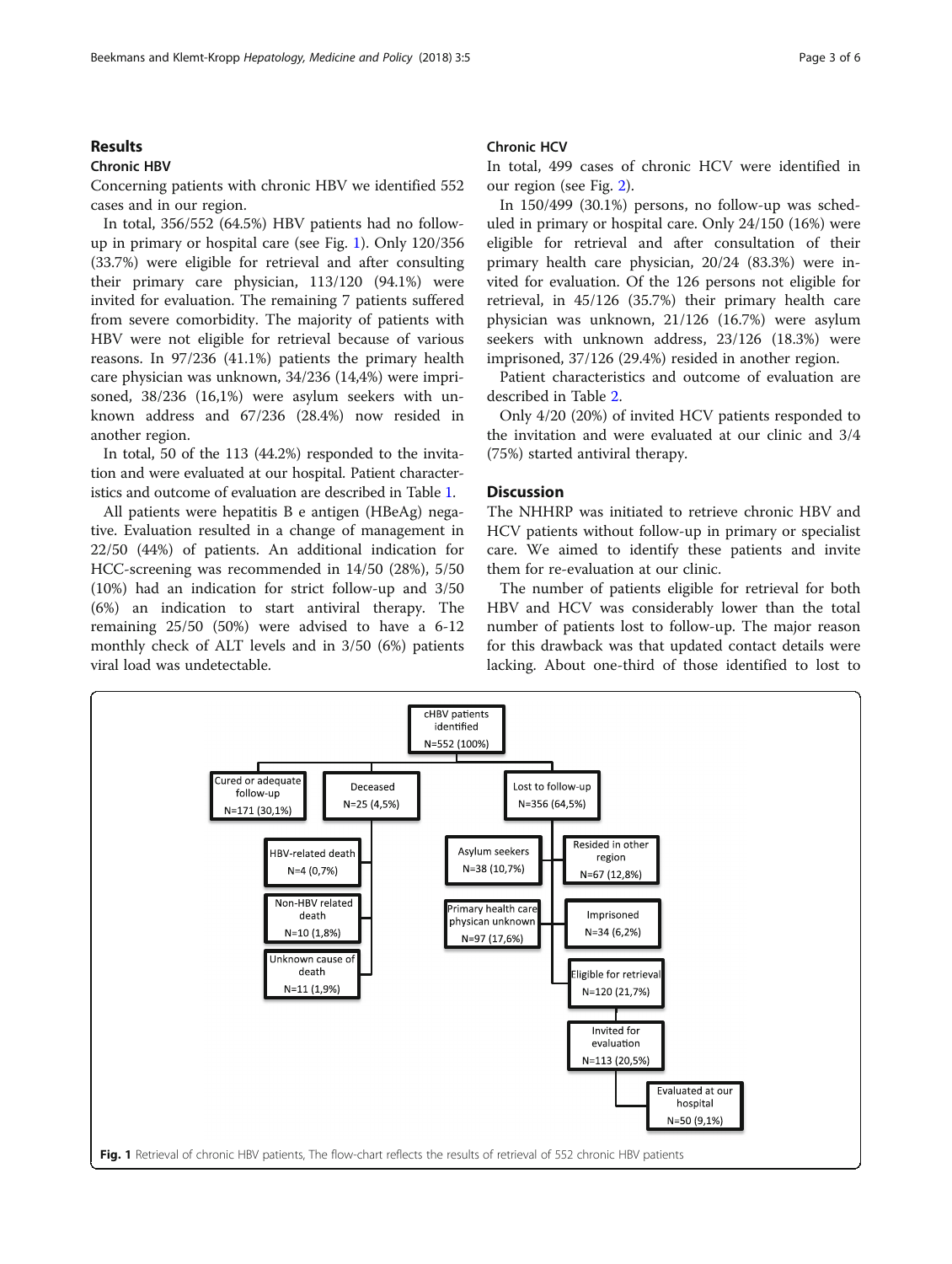WE Western Europe, EE Eastern Europe, EA EuroAsia, NA North Africa, SSA Sub-Saharan Africa, SEA South East Asia, LA Latin America, ALT Alanine-aminotransferase, ULN Upper limit of normal, HCC Hepatocellular carcinoma

follow-up moved to another region and may have received adequate follow-up and care elsewhere. Due to national privacy regulations we were not allowed to search for updated data outside our own medical records, such as municipal databases. We expect this privacy regulation to be a major limitation in future retrieval projects. However, in Iceland, chronic HCV was defined as a public health threat and therefore a nationwide elimination programme, treatment as prevention for hepatitis C in Iceland (TRAP HEP C), was launched. Unlike our approach, in the context of this TRAP HEP C programme it was allowed to check updated contact details in the municipal database and to contact the patient directly [[11\]](#page-5-0).

Among the patients not eligible for retrieval we identified two important groups. The first group consisted of asylum seekers whose tests were performed in asylum seeker centers upon arrival. At the time of our retrieval project current address and legal status were unknown

and therefore we were not able to retrieve and reevaluate this group. Our numbers suggest that this group could be a significant target group for retrieval and with better information and cooperation between asylum seeker centers and hepatitis treatment centers we could offer this group a chance of control or cure of their disease.

Second, prisoners tested positive during detention period are lost to follow-up after transferal to other detention centers or release to freedom without organizing follow-up in their place of residence. With close cooperation between prisons and hepatological centers this group is especially suitable for further evaluation and treatment of their chronic HBV or HCV. A large statewide programme in Australia showed that screening and treatment of prisoners can be very successful if it is done in a structured approach  $[12]$  $[12]$  $[12]$ . However, reimbursement of diagnostics and therapy within the detention period differs per country and could be a challenge.

Only 44% of chronic HBV patients eligible for retrieval was referred for re-evaluation. A lack of awareness of both patients and primary health care physician is a possible explanation. Awareness about chronic HBV and HCV can be created through education or media campaign. Increased awareness will contribute to the effect of a retrieval programme and may enhance the willingness of target groups to participate in these programmes.

The major change of management in chronic HBV patients was strict surveillance of the patient and to a lesser extent indication for antiviral therapy. Evaluation resulted in a major change of management in 44% of the patients. The remaining 50% had an indication for 6-12 monthly check of ALT levels and viral load. Patients were evaluated using the 2012 Dutch guideline on chronic HBV infection as standard. In 2017 the European Association of Studies of the Liver (EASL) released the updated guideline on HBV infection. This guideline sets a stricter cut-off point for indications for treatment with all patients with HBeAg-positive or –negative chronic hepatitis B, a viral load of  $> 2.0 \cdot 10^3$  in combination with ALT greater than the upper limit of normal and/or at least moderate liver necroinflammation or fibrosis should be treated.

Three HBV patients started antiviral therapy based on viral loads in combination with elevated ALT levels. An additional 5 patients had an indication for strict follow-up because of elevated ALT levels or fibrosis stage F2-F3 despite viral load <  $2.0 \cdot 10^4$ . These patients now may have an indication for therapy if HBV DNA levels are  $>2.0 \cdot 10^3$ according to the updated EASL guideline [\[7\]](#page-5-0).

Concerning HCV patients, the results of retrieval were disappointing. We observed that two-third of patients had treatment or adequate follow-up, but the remaining one-third was hard to retrieve due to above-mentioned

<span id="page-3-0"></span>Table 1 HBV patient characteristics and outcome of evaluation

|                                                                                                                                                         | $N = 50(100\%)$               |
|---------------------------------------------------------------------------------------------------------------------------------------------------------|-------------------------------|
| Sex                                                                                                                                                     |                               |
| Male                                                                                                                                                    | 22 (44%)                      |
| Female                                                                                                                                                  | 28 (56%)                      |
| Age (years) (mean $\pm$ SD)                                                                                                                             | $48 \pm 9.7$                  |
| Migrational background                                                                                                                                  |                               |
| Dutch / WE                                                                                                                                              | 4 (8%)                        |
| EE/EA                                                                                                                                                   | 12 (24%)                      |
| <b>NA</b>                                                                                                                                               | 2(4%)                         |
| <b>SSA</b>                                                                                                                                              | 7 (14%)                       |
| <b>SEA</b>                                                                                                                                              | 23 (46%)                      |
| LA                                                                                                                                                      | 2(4%)                         |
| ALT (U/I) (mean + SD) combined with HBV DNA levels (IU/mL)                                                                                              |                               |
| Normal (0-34 U/l) and HBV DNA < $2.0 \cdot 10^4$                                                                                                        | 44 (88%)                      |
| ALT >1xULN and HBV DNA < $2.0 \cdot 10^4$                                                                                                               | 3(6%)                         |
| ALT >1xULN and HBV DNA > $2,0 \cdot 10^4$                                                                                                               | 3(6%)                         |
| Fibrosis stage                                                                                                                                          |                               |
| Unknown                                                                                                                                                 | 2(4%)                         |
| $FO-F1$                                                                                                                                                 | 45 (90%)                      |
| $F2-F3$                                                                                                                                                 | 3(6%)                         |
| Management advice                                                                                                                                       |                               |
| No Follow-up needed                                                                                                                                     | 3(6%)                         |
| ALT levels every 6-12 months                                                                                                                            | 25 (50%)                      |
| ALT levels and HCC screening every 6-12 months                                                                                                          | 14 (28%)                      |
| Strict follow-up every 3-6 months                                                                                                                       | 5(10%)                        |
| Antiviral therapy                                                                                                                                       | 3(6%)                         |
| $FA = \frac{1}{2}$ $A = \frac{1}{2}$ $A = \frac{1}{2}$ $A = \frac{1}{2}$ $A = \frac{1}{2}$<br>a Francis<br>$\Gamma\Gamma$ $\Gamma$ $\sim$ $\sim$ $\sim$ | $CCA$ C. $\vdash$ C. $\vdash$ |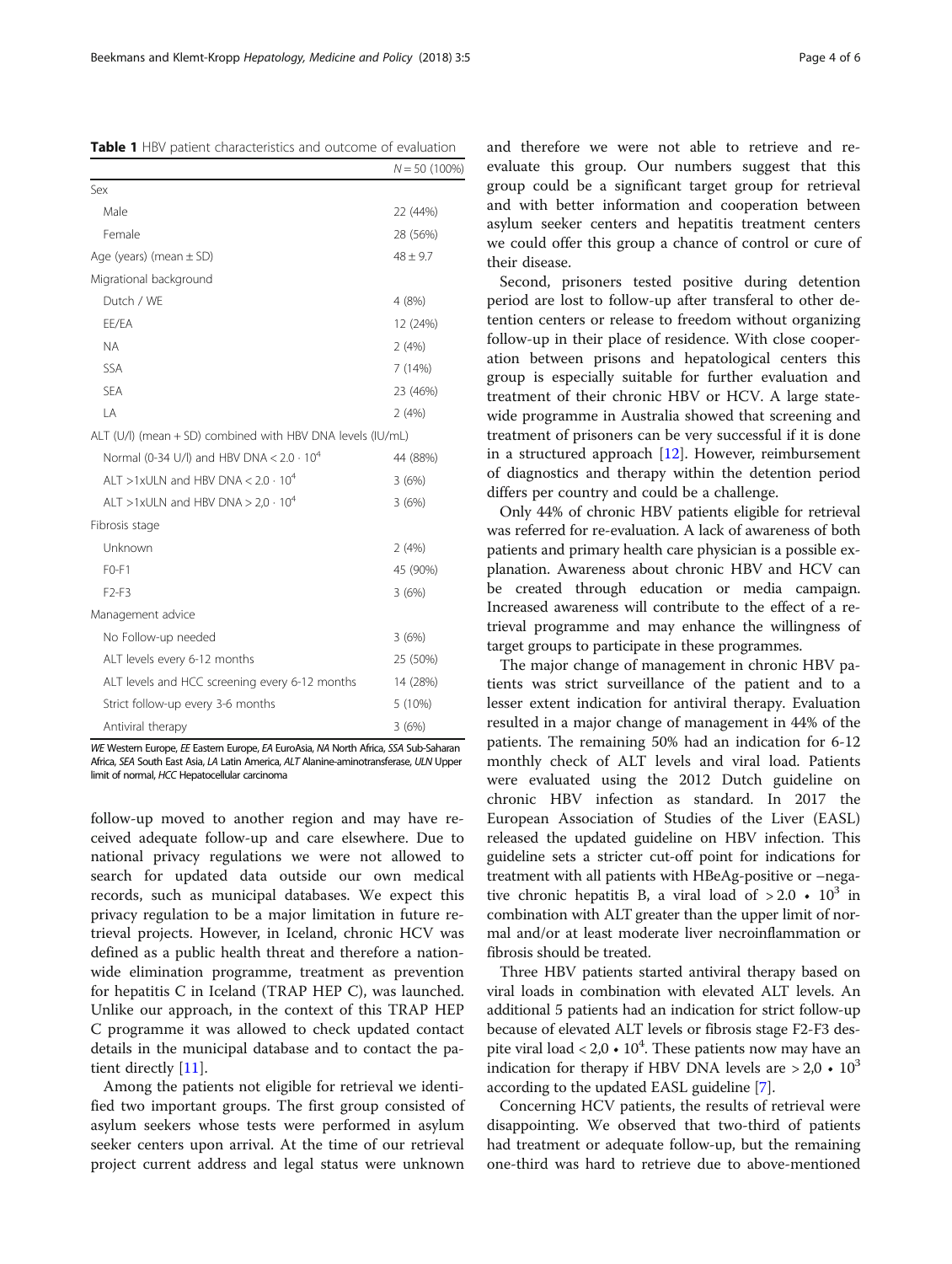<span id="page-4-0"></span>

reasons. Moreover, people who inject drugs (PWID) are an important target group as well. Because this group often has no permanent address, it is especially hard to reach them. However, treatment of PWID can be successfully in a multidisciplinary setting using strategies

|                             | $N = 4(100\%)$ |
|-----------------------------|----------------|
| Sex                         |                |
| Male                        | 2(50%)         |
| Female                      | 2(50%)         |
| Age (years) (mean $\pm$ SD) | $59 \pm 21$    |
| Migrational background      |                |
| Dutch / WE                  | 3(75%)         |
| EE/EA                       | 1(25%)         |
| $ALT$ (U/I) (mean $+$ SD)   | $35 + 18$      |
| Normal (0-34 U/l)           | 3(75%)         |
| $>1$ xULN                   | 1(25%)         |
| Viral load (IU/mL) (median) | 137,605        |
| Fibrosis stage              |                |
| $FO-F1$                     | 3(75%)         |
| $F2-F3$                     | 1(25%)         |
| Management advice           |                |
| No therapy                  | 1(25%)         |
| Antiviral therapy           | 3 (75%)        |

WE Western Europe, EE Eastern Europe, EA Euro Asia, ALT Alanine-aminotransferase, ULN Upper limit of normal

such as directly observed therapy and the involvement of nurse-practioners [\[13](#page-5-0)]. In close cooperation with addiction centers this group is particularly suitable for structured screening and therapy, for instance in conjunction with opioid substation therapy.

Despite difficulties with reaching above mentioned target groups, the effect of retrieval of chronic HCV patients will be significant. As of October 2015 direct antiviral agents for hepatitis C are approved for reimbursement of every basic health insurance in the Netherlands. Therefore, according to the Dutch guideline on hepatitis C, every patient with HCV infection has an indication for antiviral therapy. We started antiviral therapy in 3 of 4 patients, in one patient we did not start because of limited life expectancy.

A considerable larger number of HBV patients was lost to follow-up compared to HCV patients. The population of HBV patients predominantly consisted of migrants whereas the HCV population mainly consisted of PWID. It is possible that migrants have more difficulties with access to health care whilst PWID often have follow-up in addiction care and are easily referred to health care. Furthermore, in the past need for treatment and follow-up for chronic HBV infection was less strict compared to HCV patients and HBV patients therefore easily got lost to follow-up.

The most time-consuming element was the complicated construction to contact patients via their primary health care physician. Our region is a low-endemic region for HBV and HCV and most practices only have